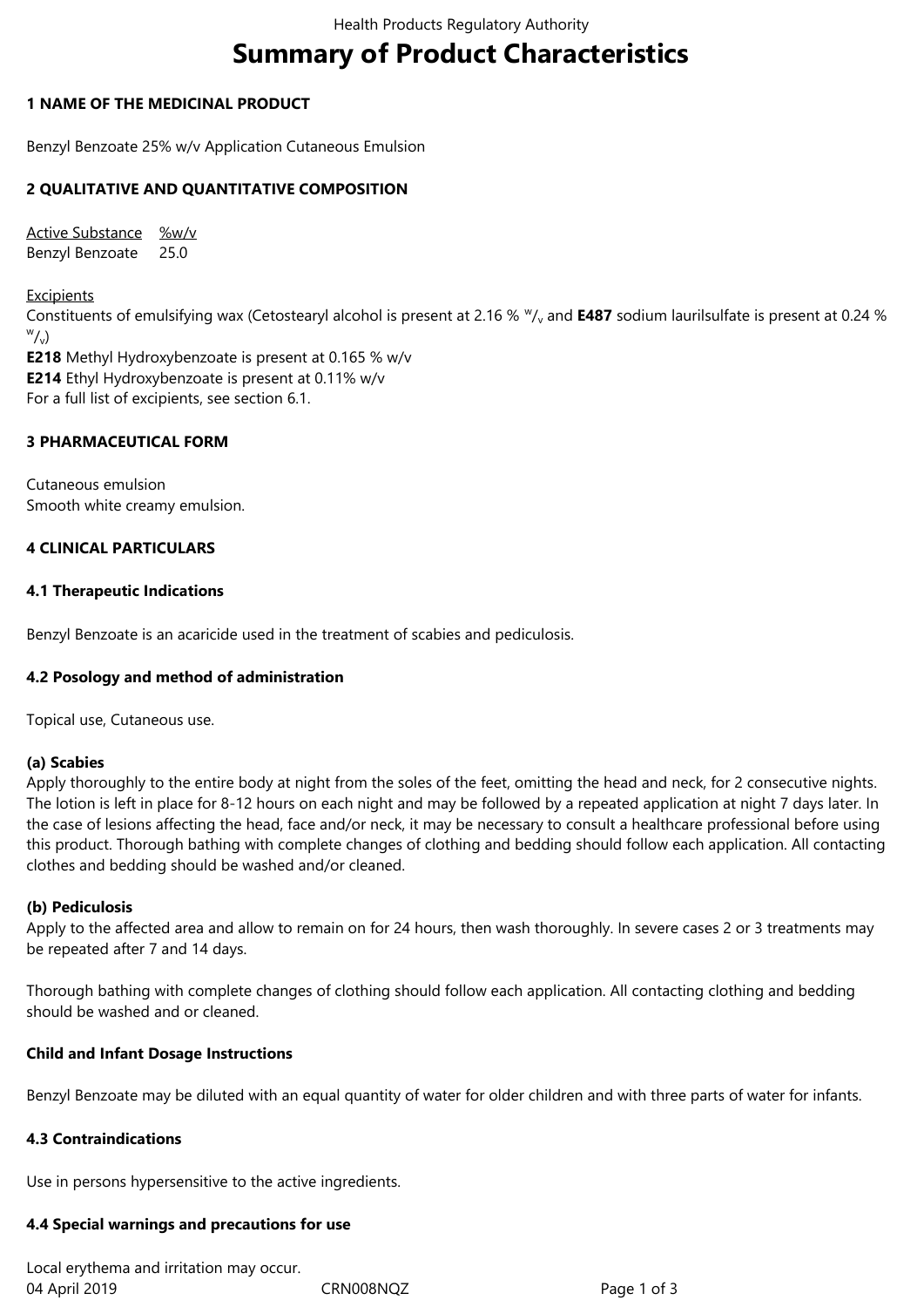Sodium laurilsulfate (E 487) may cause local skin reactions (such as stinging or burning sensation) or increase skin reactions caused by other products when applied on the same area.

Sensitivity to Sodium laurilsulfate (SLS) can vary according to body site, age and patient population as well as other factors such as hydration level, skin colour and disease. Patient populations with decreased skin barrier functions such as in atopic dermatitis are more sensitive to the irritant properties of SLS.

#### **4.5 Interaction with other medicinal products and other forms of interactions**

None reported.

#### **4.6 Fertility, pregnancy and lactation**

Although no studies on the effects on human pregnancy or lactation have been carried out, the drug is for topical use and is unlikely to represent a hazard to the pregnant or lactating patient.

#### **4.7 Effects on ability to drive and use machines**

Presumed to be safe and unlikely to produce an effect.

#### **4.8 Undesirable effects**

Benzyl benzoate is irritant to the eyes and mucous membranes and may be irritant to the skin. Hypersensitivity reactions have been reported. When ingested benzyl benzoate may cause stimulation of the CNS and convulsions. Systemic symptoms have been reported following excessive topical use.

#### Reporting of suspected adverse reactions

Reporting suspected adverse reactions after authorisation of the medicinal product is important. It allows continued monitoring of the benefit/risk balance of the medicinal product. Healthcare professionals are asked to report any suspected adverse reactions via HPRA Pharmacovigilance, Earlsfort Terrace, IRL - Dublin 2; Tel: +353 1 6764971; Fax: +353 1 6762517. Website: www.hpra.ie; e-mail: medsafety@hpra.ie.

#### **4.9 Overdose**

Treatme[nt of poisonin](http://www.hpra.ie/)g invol[ves aspiration and la](mailto:medsafety@hpra.ie)vage and appropriate symptomatic measures.

#### **5 PHARMACOLOGICAL PROPERTIES**

#### **5.1 Pharmacodynamic properties**

P03AX01 Other ectoparasiticides, incl. Scabicides

Benzyl benzoate is an acaricide used in the treatment of scabies and pediculosis.

## **5.2 Pharmacokinetic properties**

Absorbed benzyl benzoate is rapidly bio-transformed to hippuric acid, which is excreted in the urine.

## **5.3 Preclinical safety data**

No further information available.

## **6 PHARMACEUTICAL PARTICULARS**

## **6.1 List of excipients**

04 April 2019 CRN008NQZ Page 2 of 3